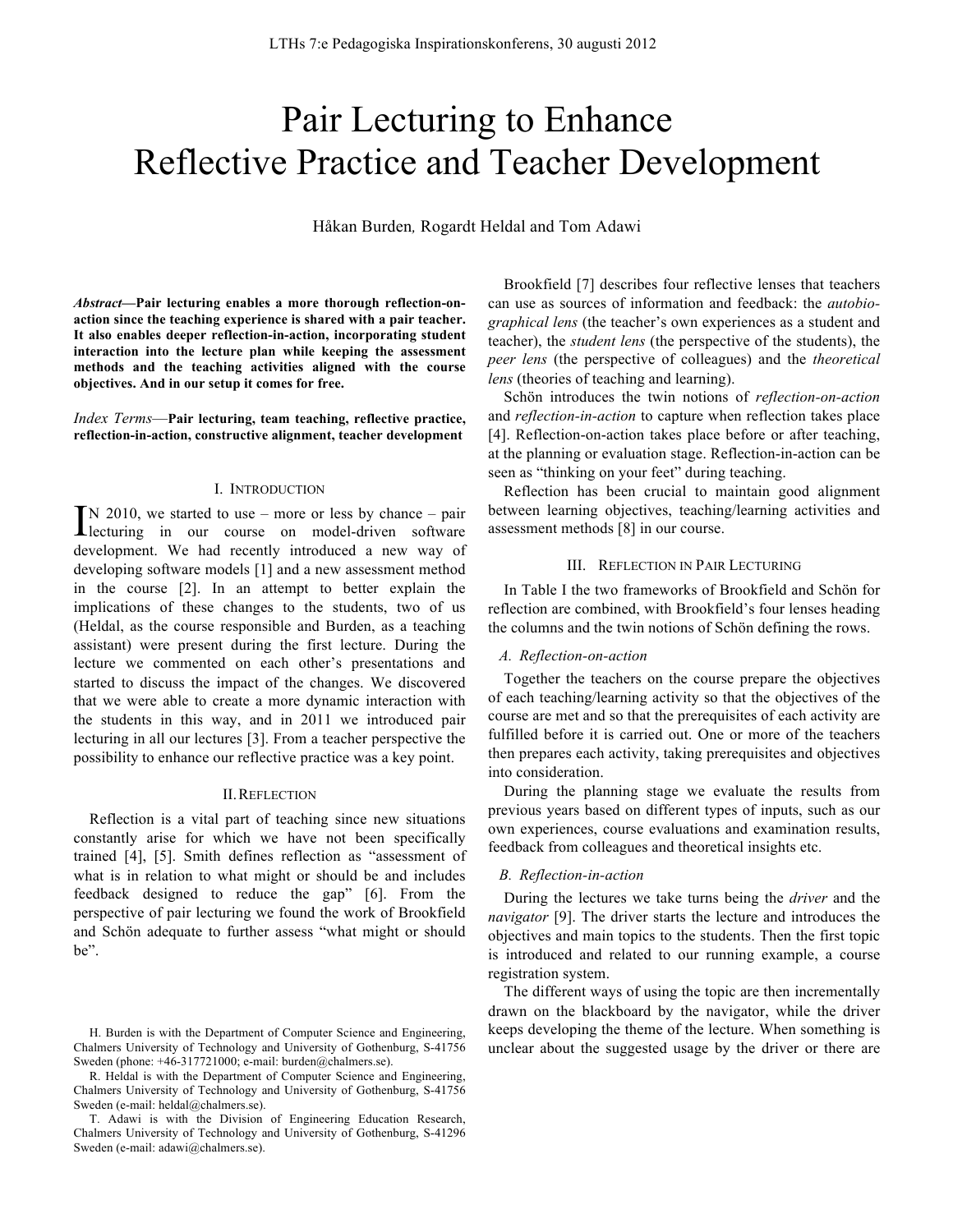|                     |                  | Brookfield's lenses                                         |                                                                |                                                    |                                             |
|---------------------|------------------|-------------------------------------------------------------|----------------------------------------------------------------|----------------------------------------------------|---------------------------------------------|
|                     |                  | Autobiographical                                            | Student                                                        | Peer                                               | Theoretical                                 |
| Schön's reflections | <b>Dn-action</b> | Own experiences<br>as student and<br>from previous<br>years | <b>Ouestionnaires</b><br>Interviews<br>Examination<br>Comments | Course teachers<br>Faculty members<br>Publications | Publications<br><b>Education</b> researcher |
|                     | In-action        | Own experiences<br>as student and<br>from previous<br>years | Questions<br>Comments                                          | Pair teacher                                       | Constructive<br>alignment                   |

TABLE I. POSSIBILITIES FOR REFLECTION IN PAIR LECTURING

interesting alternatives to how to use the models, the navigator raises a question or makes a comment. Clarifications and alternatives are then added to the blackboard as they are identified during the interaction between driver, navigator and students. If the navigator finds something unclear it is most probably the case that some students do as well. By asking for clarification the issues are not only resolved for the assistant but also for the students. The lectures are then an opportunity for the teaching assistant to ask questions about those aspects of the course content that are unclear, to clarify issues that previous students have struggled with during supervision or, in our case, to discuss how certain model elements are to be used. This kind of interaction relies on the teacher assistant to have some previous experience from the course and an existing working relationship with the other teacher.

Since the navigator is less occupied in developing the topics it is possible to now and again step back to keep an eye on that the lecture is developing according to its aims and to capture subtle signs of uncertainty among the students. When the students seem to not understand or if the topic is complicated the navigator steps in and gives an alternative explanation.

In our experience, it often after the lecture that you fully understand the student perspective of a question or comment and realise how to make the most of the student interaction to drive the lecture forward. But by then the now-or-never opportunity to connect to the students is gone. Through pair lecturing the navigator has that opportunity to seize the moment.

And when the navigator steps in to handle the student interaction, he or she becomes the driver and continues the lecture together with the students, still keeping the overall goal of the lecture in mind. In the meantime, the old driver becomes the navigator and gets the opportunity for reflectionin-action. In this way, we not only create more opportunities for student interaction through the interaction between driver and navigator, as expressed by Little and Hoel [10], we also make better use of the interaction through reflection-in-action.

## *C. Aligning assessment and activities with objectives*

Since the learning objectives are static during the course the assessment and the teaching/learning activities have to be aligned to meet the objectives (though reflecting on action possibly will lead to changing the learning objectives from one course occasion to the next). This means that Brookfield's lenses are used for reflecting both on how our assessment methods and our teaching/learning activities meet the objectives for the lecture. And if the "what is" does not match "what might or should be" we can either change assessment method or teaching activity or both on-the-fly during the lectures to better meet the objectives of the lecture, and in the long run the course.

#### IV. TEACHER DEVELOPMENT

The interaction between us as teachers, to deliver a series of lectures within a course, creates a dynamic environment that reflects the way we conduct our own research; through dialogue and with an open mind for new solutions and ways to analyse a problem.

Pair lecturing does not only change how the students learn (encouraging dialogue and active learning) it also changes the teachers as they learn new things about the subject matter and themselves as teachers, "Colleagues continue to learn from each other, about both content and teaching" as Shibley puts it [11]. While his experiences are from team teaching in interdisciplinary courses, we find them just as valid for pair lecturing in courses within one discipline.

Instead of only sharing our teaching experiences with other teachers that were not present during the lecture, and maybe never seen us teach, we can now share the experience with a fellow teacher that was present. In this way the reflection-onaction gets more rewarding since the feedback from the pair teacher is more concrete and detailed.

By lecturing in pairs we also feel more comfortable trying out new ways of presenting the contents and giving feedback to each other. It also gives the teaching assistant a smooth introduction to teaching, and the informal and tacit knowledge